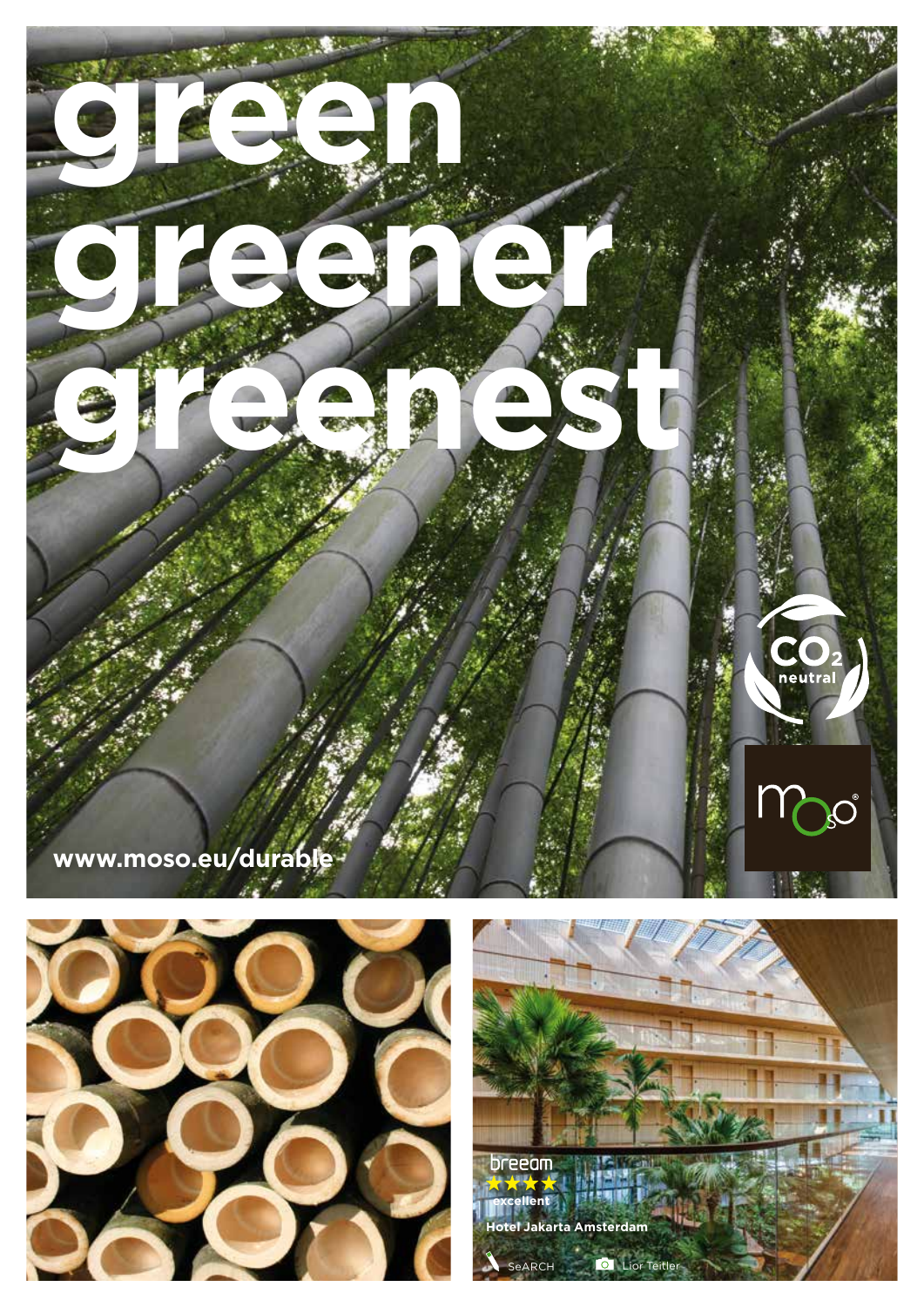

To determine the eco-impact of a product, every phase of the life cycle should be taken into account. MOSO® Bamboo Products offer clear sustainability advantages in each phase and are even proven CO2 neutral over the full life cycle (see also right page)!

## **growth phase**

 $\bigcirc$  Made from the extremely rapidly renewable giant bamboo species "Moso", renowned for its CO2 absorbing and O<sub>2</sub> producing capacity. (V) Abundantly available in China (approx. 7 mio ha) and always sourced from sustainably managed forests and plantations.

 $\bigcirc$  The Moso bamboo plant consists of multiple stems. As a result, several stems may be harvested each year without killing the mother plant.

> **Optional**: MOSO® Bamboo FSC®-certified (most important ecolabel for sustainable wood sourcing).



 $\mathcal{O}$ 

The mark of<br>ponsible forestry ESCE COOPOR



## **production phase**

The MOSO<sup>®</sup> Bamboo Products are made in production facilities that are ISO 9001 and ISO 14001 (important quality standards) certified. **Optional**: use of ecofriendly adhesive with no added formaldehyde, complying with the strictest emissions norm: E0 (EU requisite = E1).









**end of life phase**

As a non toxic, natural material, MOSO® Bamboo Products offer no restrictions in the end-oflife phase.

If maintained well, MOSO® Bamboo Products may be reused in similar applications (upcycling). If this is not possible, MOSO® products may be safely used as input material for the chipboard industry (downcycling).

If up- or downcycling is not possible, it is recommended to use the



bamboo material as sustainable substitute for fossil fuels in a biomass energy plant for the production of green energy. MOSO® Bamboo Products also fit very well in a Circular Economy concept (**www.inbar.int/bamboo-in-the-circular-economy**).

### **use phase**

 $\bigcirc$  Durable = Sustainable: because of the high hardness, density and stability, MOSO® Bamboo Products last very long (less replacement) even in tough circumstances. Proven Quality: all MOSO® Bamboo Flooring Products meet the requirements of EN 17009 and are guaranteed up to 30 years. Healthy indoor climate: very low emissions of volatile organic compounds (VOCs); MOSO® floors have been rated A and A+ in France



with respect to VOC emissions: the best classification possible! Extra credits for sustainable building eco-labels, such as BREEAM and LEED (see backpage for details).





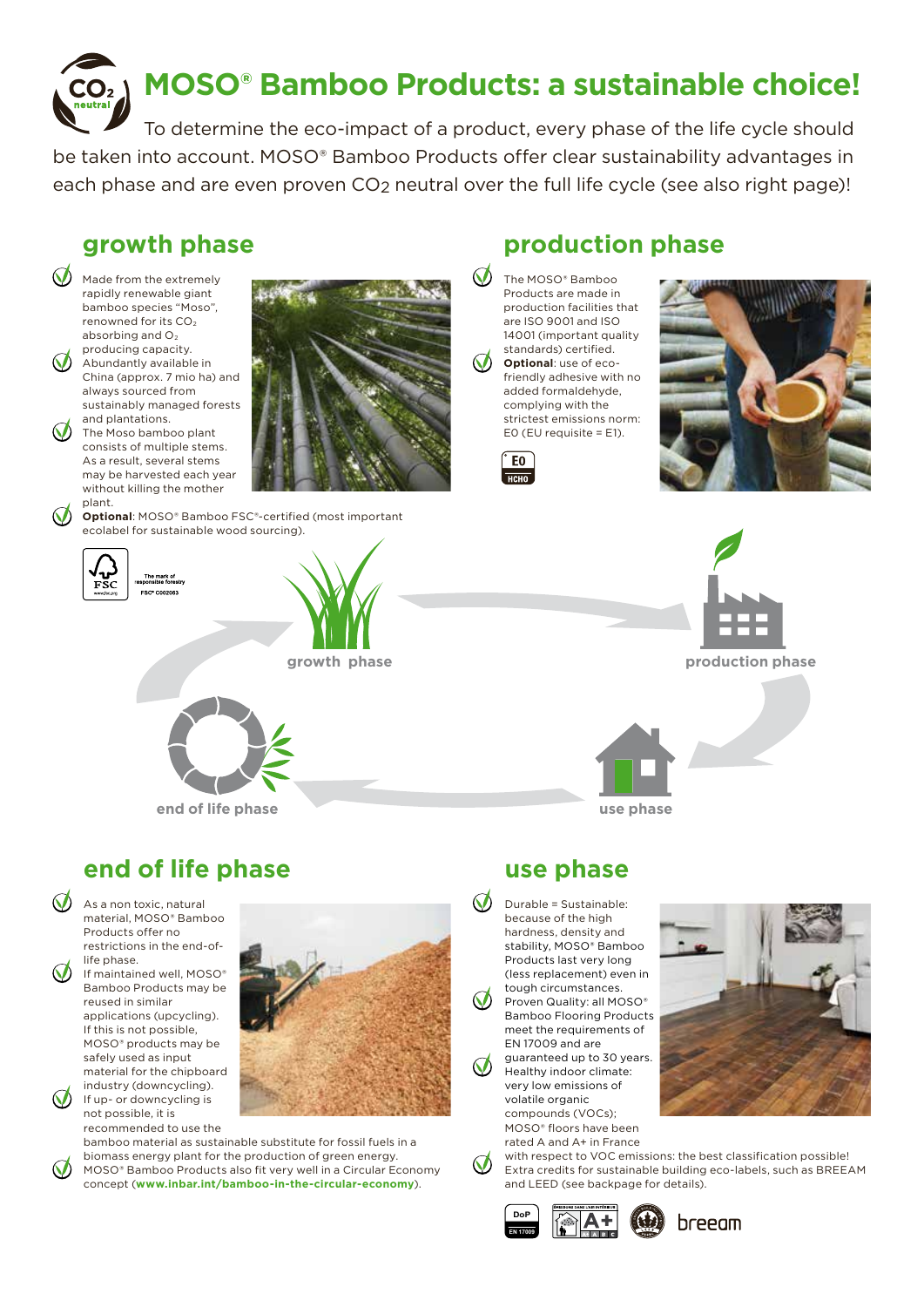



**MOSO® Plain Pressed / Side Pressed**



**MOSO® High Density®**



# **carbon footprint**

### **MOSO® Bamboo Products: CO2 neutral or better over full life cycle**

MOSO® has conducted an LCA and carbon footprint study together with Delft University of Technology (TU Delft) and INBAR. The report (**www.moso.eu/lca**) concludes that all assessed MOSO® products (all solid bamboo flooring, decking, beams, panels and veneer) are CO<sub>2</sub> negative over the full life cycle ("cradle till grave"). In this result the high growing speed of Moso bamboo (see graph below) has not even been taken into account, and can be perceived as additional environmental benefit. The environmental impact of MOSO® products, excluding carbon sequestration effect, was also published in an official Environmental Product Declaration (EPD) following EN 15804 (**www.moso.eu/epd**).





*carbon footprint over life cycle (kg CO2 eq/m3 material)*

*Data abiotic materials from Idemat 2020 database (TU Delft) (industry averages).*

## **unsurpassed growing speed**

### **Bamboo: the fastest growing plant in the world**

Because of the fast growth, Moso bamboo is managed as an agricultural crop: the annual harvest of the 4-5 year old stems – compared to 80 years for tropical hardwood! - provides a steady annual income to farmers and stimulates the bamboo plant to reproduce even faster. Therefore, by default no deforestation occurs with production of MOSO® Bamboo Products, while large amounts of CO2 are captured in the bamboo forests and products (**www.inbar.int/understanding-bamboos-climate-change-potential**).